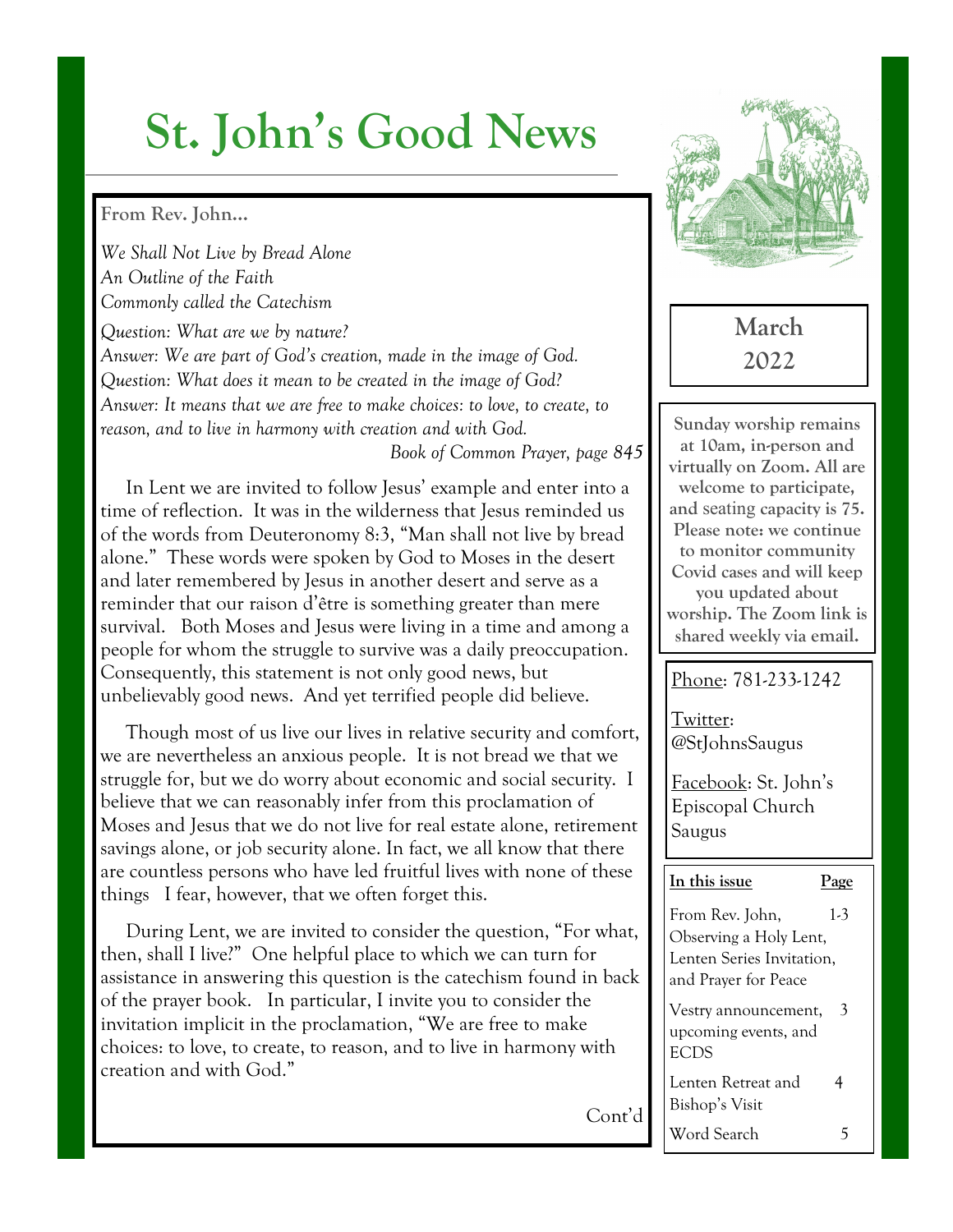**Page 2**

During Lent we are invited to consider what obstacles prevent us from accepting this glorious invitation. It is also a time in which we consider our dangerous tendency to convince ourselves that we do live by bread alone.

May you all have a Holy Lent.

John+

**~ ~ ~ ~ ~ ~ ~ ~ ~ ~**

**Observing a Holy Lent** By The Rev. John Beach

 Lent is a time in which we are encouraged to press the "reset" button on our lives and to remind ourselves of those things which are truly important. It is for this reason that we put aside some of the things which distract us from those things which bring us true joy and peace. To this end, I invite you consider any one of the spiritual disciplines below during Lent as a corrective to the many distracting voices shouting for our attention.

- \* Write a letter (either by email or on paper) to someone you have not spoken to recently. You might consider doing this daily, or several times a week. Share with them that that they are on your mind and some of the events in your life. Pray for them.
- \* Join us for zoom Compline ever Wednesday evening at 8:45. This is an opportunity to join in prayer with the broader community.
- \* Join us for the study of scripture every Tuesday morning at 10 a.m. These animated conversations allow us to have a glimpse of those spiritual forces at work in our lives and in history.
- \* Join us for and Zoom International Bible Study each Thursday during Lent discussing passages from the book of Isaiah. This is sponsored by St. John's church and will include congregations from England, Scotland, Canada, and Rome. For more information and the zoom link, please contact the church office.
- \* Join us for our Lenten retreat to be held on March 19th at the Bethany House of Prayer Contribute to a charitable organization new to you. There is a joy in spontaneous generosity. Lent is not intended to be a burden we carry on, but a joy we embrace.

~ ~ ~ ~ ~ ~ ~ ~ ~ ~

### **Invitation to "What is Truth? - An Embodied Lenten Series"**

#### **Sundays in Lent from 4:00 to 5:30 pm on Zoom starting March 6.**

Emmanuel Church, Boston, and the Cathedral are joining together to offer a six-week Lenten opportunity to deepen spiritually and build resilience in preparation for conversations about reparations within our congregations and diocese. Each session in the series includes prayer, scripture, or contemporary material for reflection, embodied practices, questions to ponder, and resources to deepen the learning. Cont'd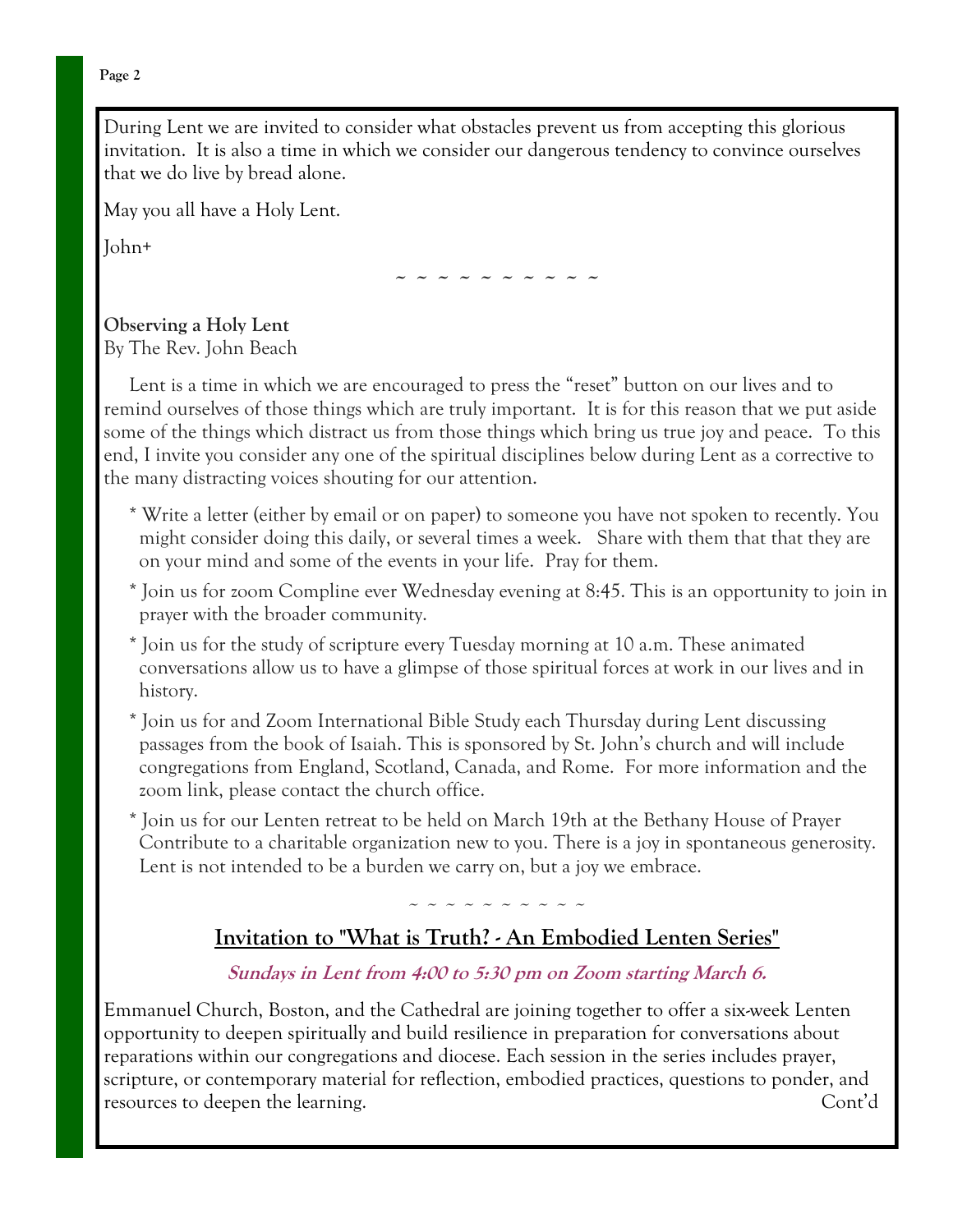Our hope is that participants will be present for the whole series, as the sessions build on one another. Please RSVP by the end of the day on March 3 (Ash Wednesday) to cathedral@diomass.org with your name, email, and congregation/community of support.

#### ~ ~ ~ ~ ~ ~ ~ ~ ~ ~ **Praying for peace**

Almighty God we pray for the situation on the border of Ukraine. We pray for those who live in fear, that you may grant them peace. We pray that the voices for discernment and peaceful solutions may prosper. Lord, we ask that you raise up peacemakers on all sides, that war and violence might be averted. Give diplomats wisdom, understanding and build trust. We ask for the church in the nations involved, may they be salt and light in a dark situation. Lord we lift this dangerous situation to you. May your kingdom come, Amen.

Prayer by Fred Drummond, Evangelical Alliance Scotland and prayer director

**~ ~ ~ ~ ~ ~ ~ ~ ~ ~**

# **New Officers and Vestry Members**

We welcome and congratulate Brenda Caggiano and Dan Casey, our new wardens, Kristina Palazzo, now St. John's Clerk of the Vestry, as well as Sandy Mears and James Brown, newly-elected vestry members!

~ ~ ~ ~ ~~ ~ ~ ~~

## **Keep on your radar....**

Lobster Roll Sale: **Friday, April 22nd** - order deadline is **Tuesday, April 19th** details to follow. **Please note**: due to increased costs, the price will be \$15/each.

Plant Sale: **Saturday, May 7th** - we will begin accepting pre-orders during the 3rd week in April (stay tuned for details).

# **~~~~~~~~~~ Every Child Deserves to Smile**



Thank you for the generous donations in February! We made two deliveries of non-perishable food items and diapers to very grateful motel recipients. In March, we will continue to collect non-perishable food items, paper goods & cutlery, toiletries,

baby wipes, and diapers in sizes 3, 4, 5 & 6. We will also be collecting sweet treats and snacks to put together Easter treats for the children.

Please contact Jeanne Seaboyer [781-662-4342/](tel:781-662-4342) [jmseaboyer\(at\)gmail.com](mailto:jmseaboyer@gmail.com) if you have questions.

~ ~ ~ ~ ~ ~ ~ ~ ~ ~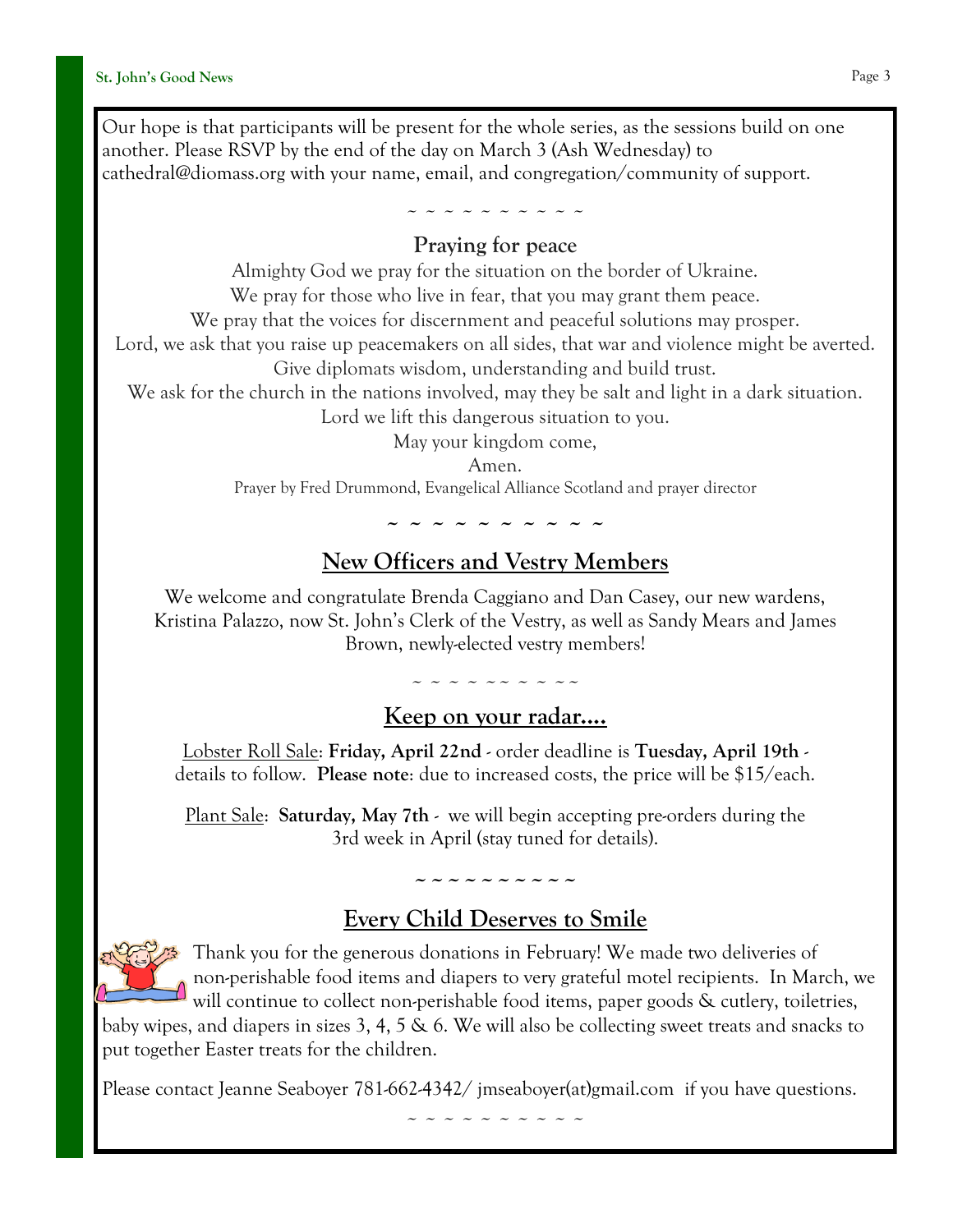#### **Bishop Alan Gates ~ Visitation**

Diocesan Bishop Alan Gates will be visiting and preaching at St. John's on Sunday, March 6th. Join us to greet him at 10am, with a reception following. The Vestry will meet with him afterward. We look forward to the Bishop's arrival at St. John's and hope you will be able to attend!

**~ ~ ~ ~ ~ ~~ ~ ~ ~** 

**Lenten Retreat Co-sponsored by the Episcopal Churches of St. John's, Saugus and Trinity, Melrose** March 19th, 2022 9 a.m. to 3 p.m.

**Becoming Still, Journeying Together for Lent** Bethany House of Prayer 181 Appleton Street, Arlington, MA



Step away from the clutter of our lives and join us as we explore several Lenten Practices. The day will include an opportunity for prayer, quiet reflection, and group discussion. We will conclude with a service of worship.

See the beautiful grounds of Bethany House. Lunch will be provided. \$30 for registration, please commit by February 23<sup>rd</sup> by submitting form to the church office. Please make checks payable to St. John's Episcopal Church. Scholarships are available for those who need them. Covid vaccination required. To register please contact Denise Beneteau at denise.beneteau(at)mail.mcgill.ca or phone 508-280-7630.